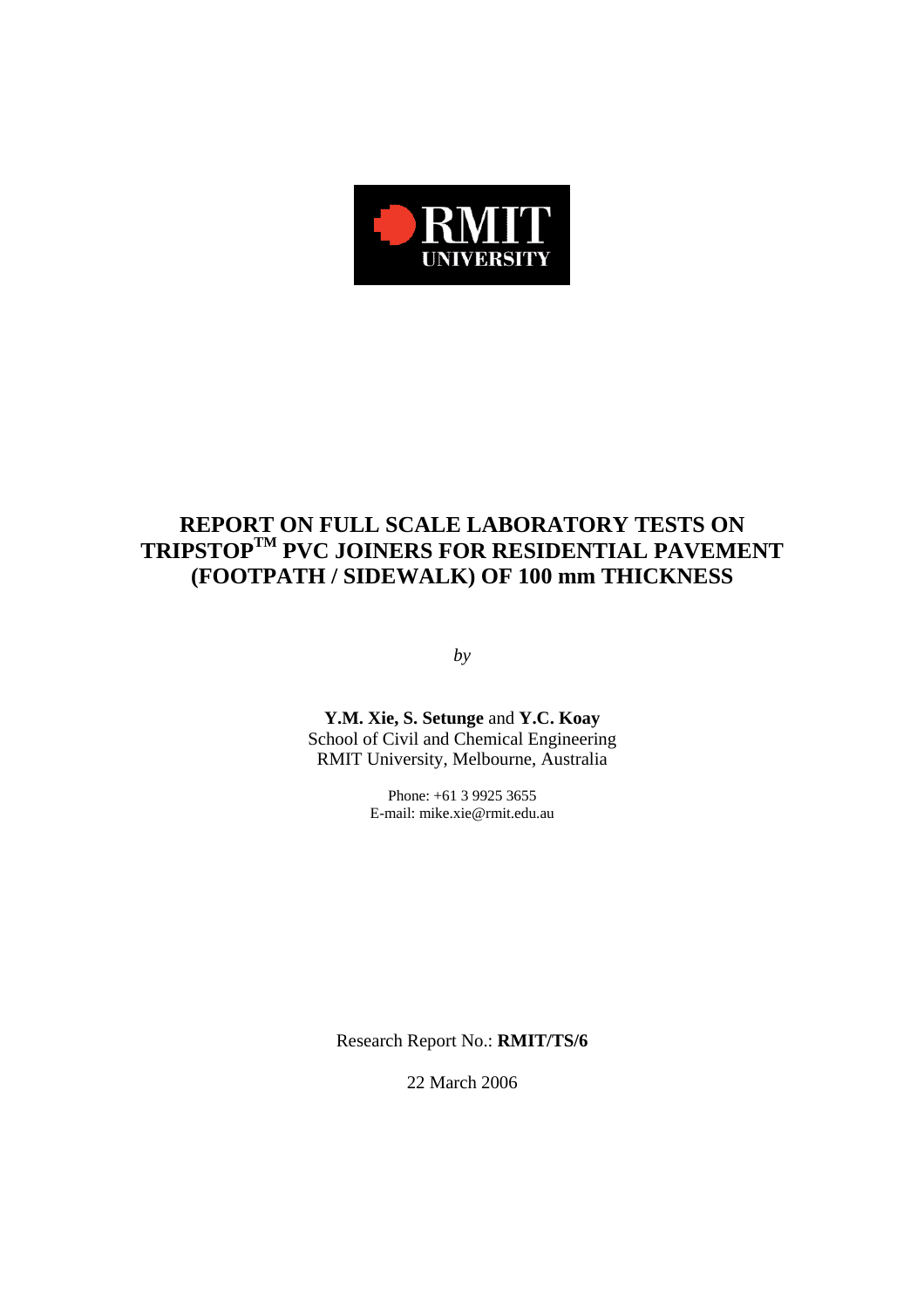# **REPORT ON FULL SCALE LABORATORY TESTS ON TRIPSTOPTM PVC JOINERS FOR RESIDENTIAL PAVEMENT (FOOTPATH / SIDEWALK) OF 100 mm THICKNESS**

## **1. Introduction**

This report presents the findings of laboratory tests on  $TripStop^{TM}$  PVC joiners. These tests were conducted in the Heavy Structures Laboratory of the School of Civil and Chemical Engineering at RMIT University, Melbourne, Australia. A full scale prototype residential pavement (footpath / sidewalk) 5m long, 1.5m wide and 100 mm thick was cast on a steel frame. The testing frame was designed in such a way that the formwork can be removed from underneath the concrete slabs and the slabs can be jacked up from virtually any point – to simulate various scenarios of tree root invasion and soil expansion/movement.

Four TripStop<sup>TM</sup> PVC joiners were installed in the prototype residential pavement (footpath / sidewalk). They were 1.5m apart from each other. The two ends of the pavement were restrained by steel angles. The locations of the PVC joiners and their cross-sectional shape are shown in Figure 1.

Four tests have been conducted - with loading on the slabs ranging from 0 to 300 kg. Extensive data have been recorded from these tests. This report will focus on stepping displacement (the difference between the vertical movements of adjoining slabs) which is the main cause of tripping hazards in residential pavements (footpaths / sidewalks) and therefore the most critical measurement for assessing the adequacy and performance of TripStopTM. The Australian Standard AS 3727 (1993): *Guide to Residential Pavements*  [1] is used to determine the appropriate level of loading on the slabs and the maximum allowable stepping displacement between adjacent slabs.



Figure 1. The locations and the cross-sectional shape of  $\mathop{\mathrm{TripStop}}\nolimits^{\mathop{\mathrm{TM}}\nolimits}\mathop{\mathrm{PVC}}$  joiners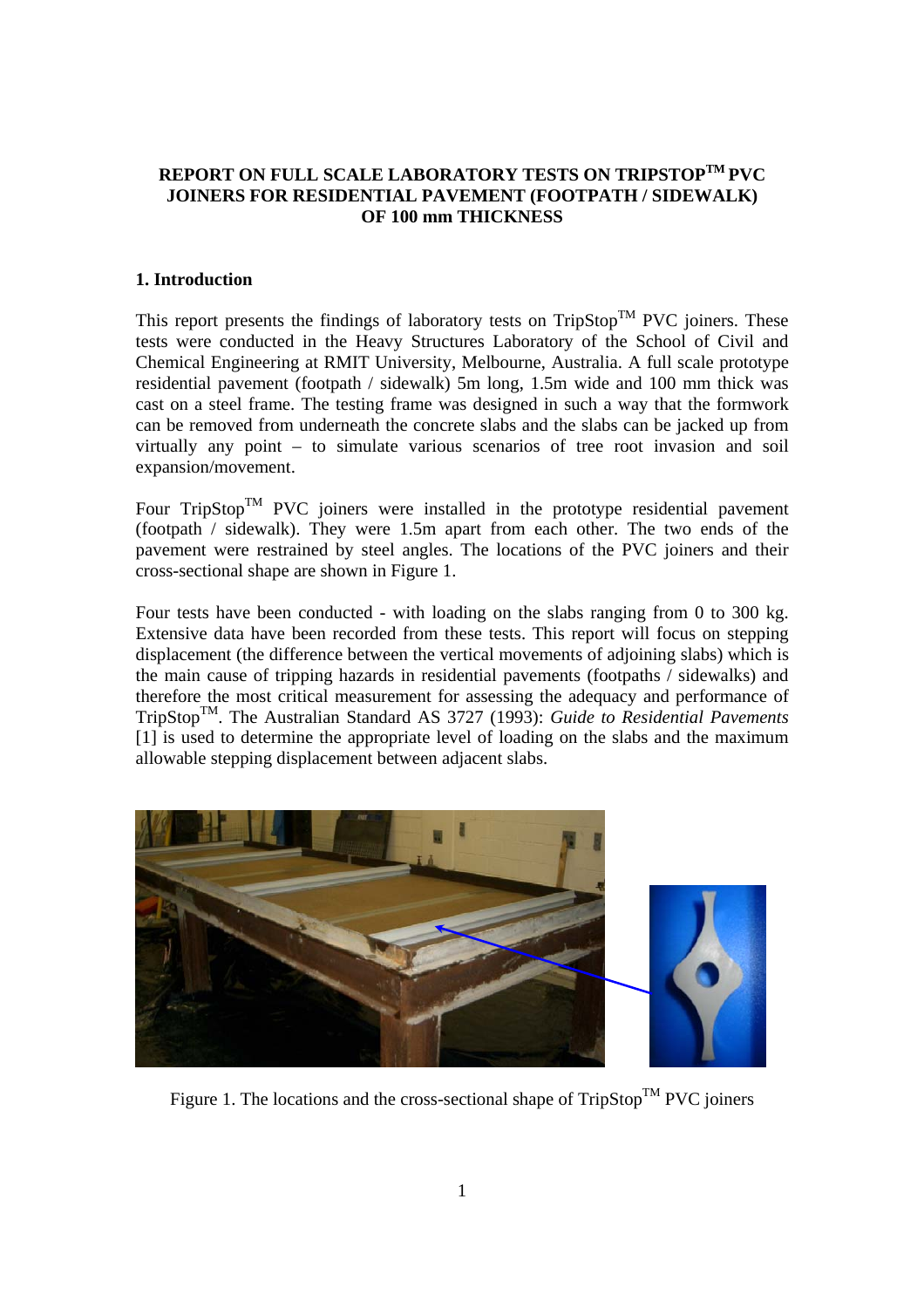#### **2. Loading on Concrete Slab**

According to Australian Standard AS 3727 (1993) : *Guide to Residential Pavements* [1], the minimum breaking load for residential pavement (footpath / sidewalk) of 100 mm thickness is 3 kN on one panel of the pavement which is approximately 300 kg.

The 300 kg load can be considered as the maximum allowable *design load* on the slab. The design load would be calculated by multiplying the **actual applied load** (known as *service load*) by a load factor of 1.2 for dead (or long-term) load or 1.5 for live (or shortterm) load. Therefore the **expected service load** would be 300 kg  $/ 1.2 = 250$  kg (longterm load) or  $300 \text{ kg} / 1.5 = 200 \text{ kg}$  (short-term load).

#### **3. Maximum Allowable Stepping Displacement / Vertical Movement**

In various documents and guidelines, a stepping displacement of 5 - 6 mm is considered to be a threshold level for tripping hazard for a pedestrian. Voice of Safety International (VOSI) is an American private sector standards organization that specializes in public safety standards. In its *Standard for Slip & Trip Resistant Sidewalks and Swimming Pool Decks* [2], VOSI states that the "Maximum vertical mismatch of adjacent sidewalk panels, or utility access covers within walkways, is  $\frac{1}{4}$  inch (6mm) maximum without edge treatment". The Australian standard AS 3727 [1] states that the relative surface level of adjacent paving elements within the expanse of the main pavement shall not be more than 5 mm. In this study, 5 mm will be considered as the maximum allowable stepping displacement.

#### **4. Test Results**

The concrete was ordered from a ready-mix supplier with a nominal strength of 40MPa. Prior to pouring concrete on the testing frame, the slump for the concrete was measured as 80 mm. All tests were conducted after the standard cylinder strength of concrete of slabs exceeded 20 MPa. The 7 days mean compressive strength of the concrete was found to be 26.2 MPa. The specification in Australian Standard AS 3727 [1] for 100 mm slabs is 20 MPa.

## *4.1 Jacking up at line AB*

The plan of the testing frame is shown in Figure 2. In this test, the concrete slabs were pushed up from the bottom of Slab 1 along a long piece of solid timber (represented by line AB in Figure 2) using a hydraulic jack. The 1.4 m long solid timber was placed between a solid timber cube (120 mm x 120 mm x 120 mm) and the bottom surface of Slab 1 as shown in Figure 3. No additional load was applied to any of the slabs during the first test. Later, a uniformly distributed dead load of 300 kg was added to Slab 2 in the test.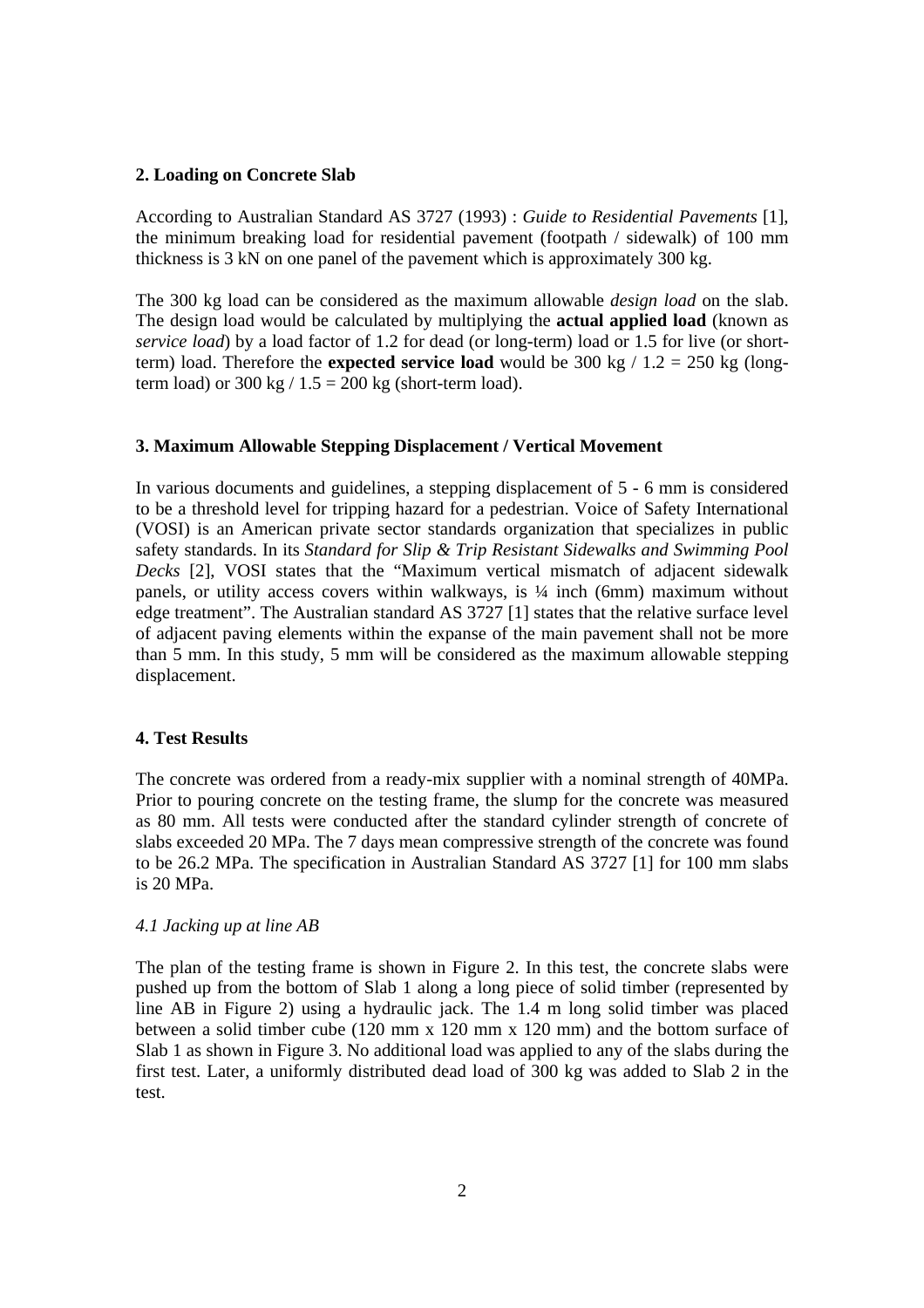

Figure 2. Plan of testing frame - Jacking up at line AB



Figure 3 : Slabs being pushed up by a hydraulic jack

To measure the displacements, linear variable differential transformers (LVDTs) were mounted at critical points. As the slabs were pushed up, the displacements at the locations G3 to G6 were recorded by LVDTs. It is noted that in this test, the displacements at the locations G1, G2, G7 and G8 were negligible. The stepping displacement was obtained by subtracting displacement reading of G5 from that of G3 and similarly by subtracting displacement reading of G6 from that of G4. The results are shown in Table 1 and Figure 4.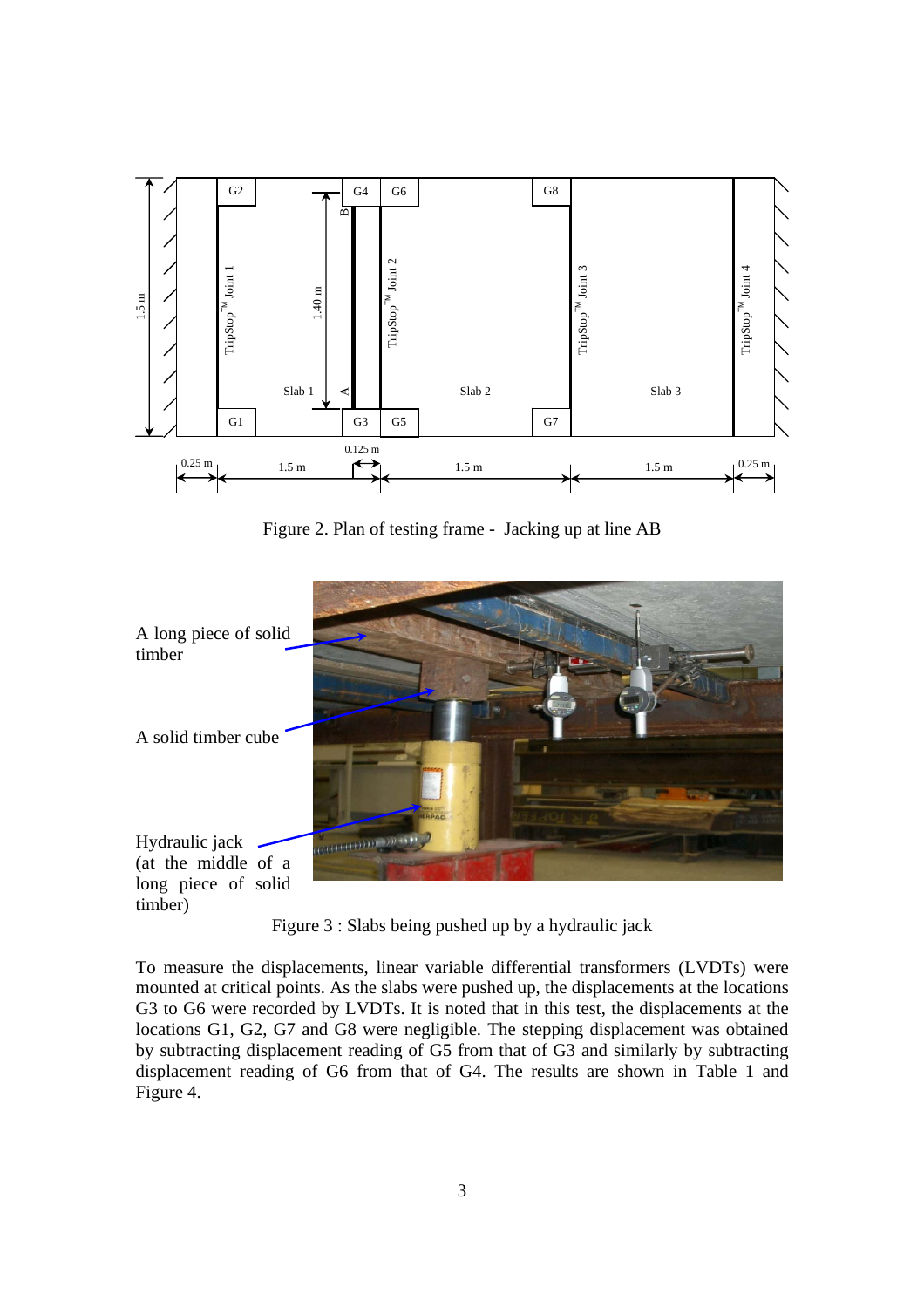|                    |      | Stepping displacement $G3 - G5$ |                    |      | Stepping displacement $G4 - G6$ |      |      |                         |  |  |
|--------------------|------|---------------------------------|--------------------|------|---------------------------------|------|------|-------------------------|--|--|
| Lift<br>Load       |      |                                 | $10mm$ 30mm $50mm$ |      |                                 |      |      | $10mm$ 30mm $\sim$ 50mm |  |  |
| No additional load | 0.00 | 0.35                            | 0.61               | 1.05 | $0.00\,$                        | 0.35 | 0.90 | 1.32                    |  |  |
| $300 \text{ kg}$   | 0.00 | 0.83                            | 1.52               | 1.88 | $0.00\,$                        | 0.86 | l.89 |                         |  |  |

Table 1. Stepping displacement when jacking up at line AB



Figure 4. Stepping displacement when jacking up at line AB

From Figure 4, it is seen the stepping displacement increased when additional dead load was added to the slab. The maximum stepping displacement recorded without additional load on slab was 1.05 mm, which happened when the corresponding stepping displacement on the other side of the slab was 1.32 mm. This indicates that the slabs were slightly tilted. It could be because the jacking force was not exactly at the centre or the slabs / joiners were not perfectly symmetrical. The self-weight of each slab was about 540 kg. The maximum stepping displacement recorded in the test was 2.11 mm when 300 kg of dead load was put on Slab 2, as shown in Figure 5.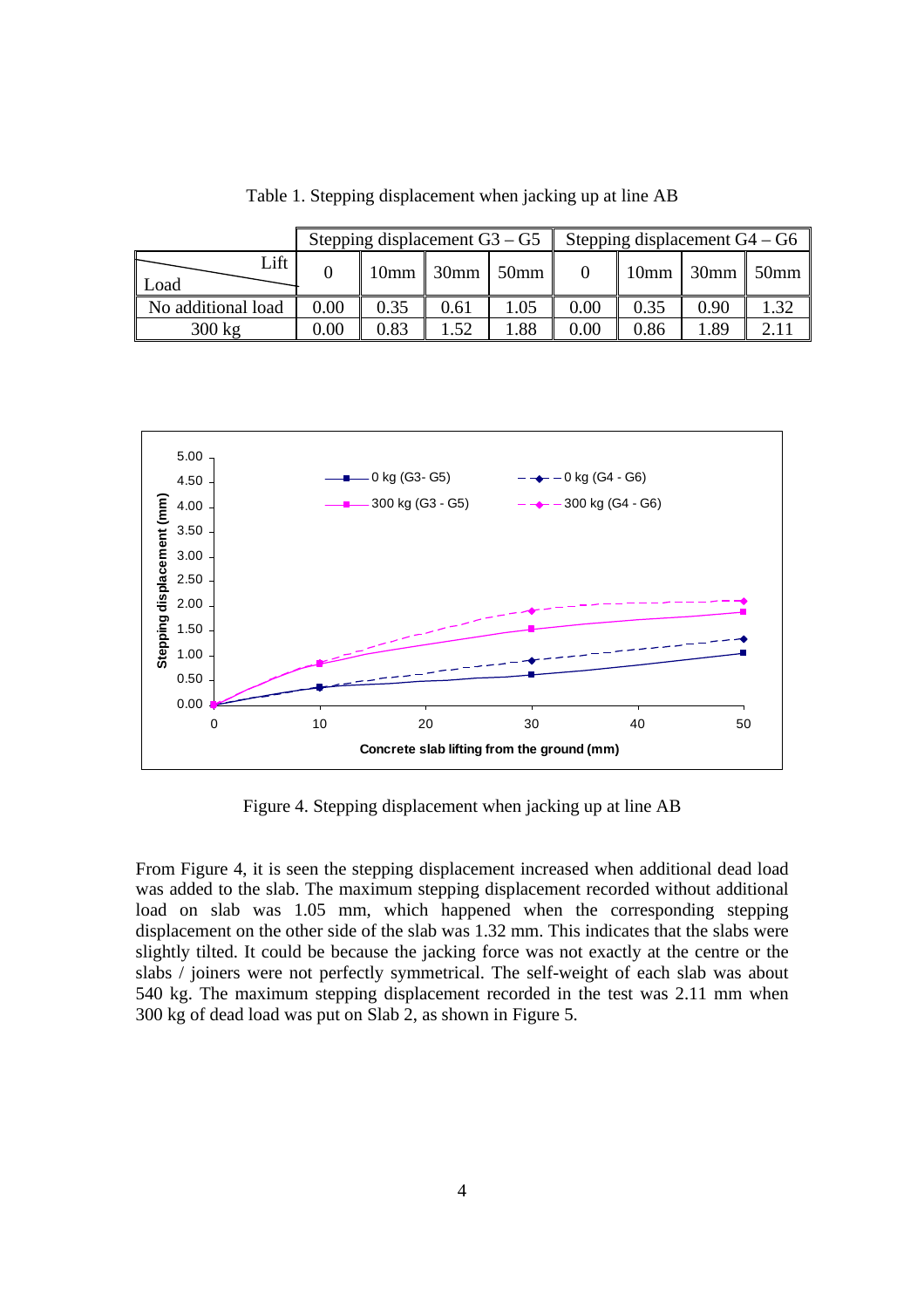

Figure 5. 300 kg dead load added on the Slab 2

# *4.2 Jacking up at point C*

With the previous tests, the slabs were moved up almost uniformly across the width, resulting in a uniform distribution of force on the TripStop<sup>TM</sup> PVC joiner. A more challenging case would be the one where Slab 1 is pushed up at a corner as shown in Figure 6.



Figure 6. Slab 1 being pushed up at a corner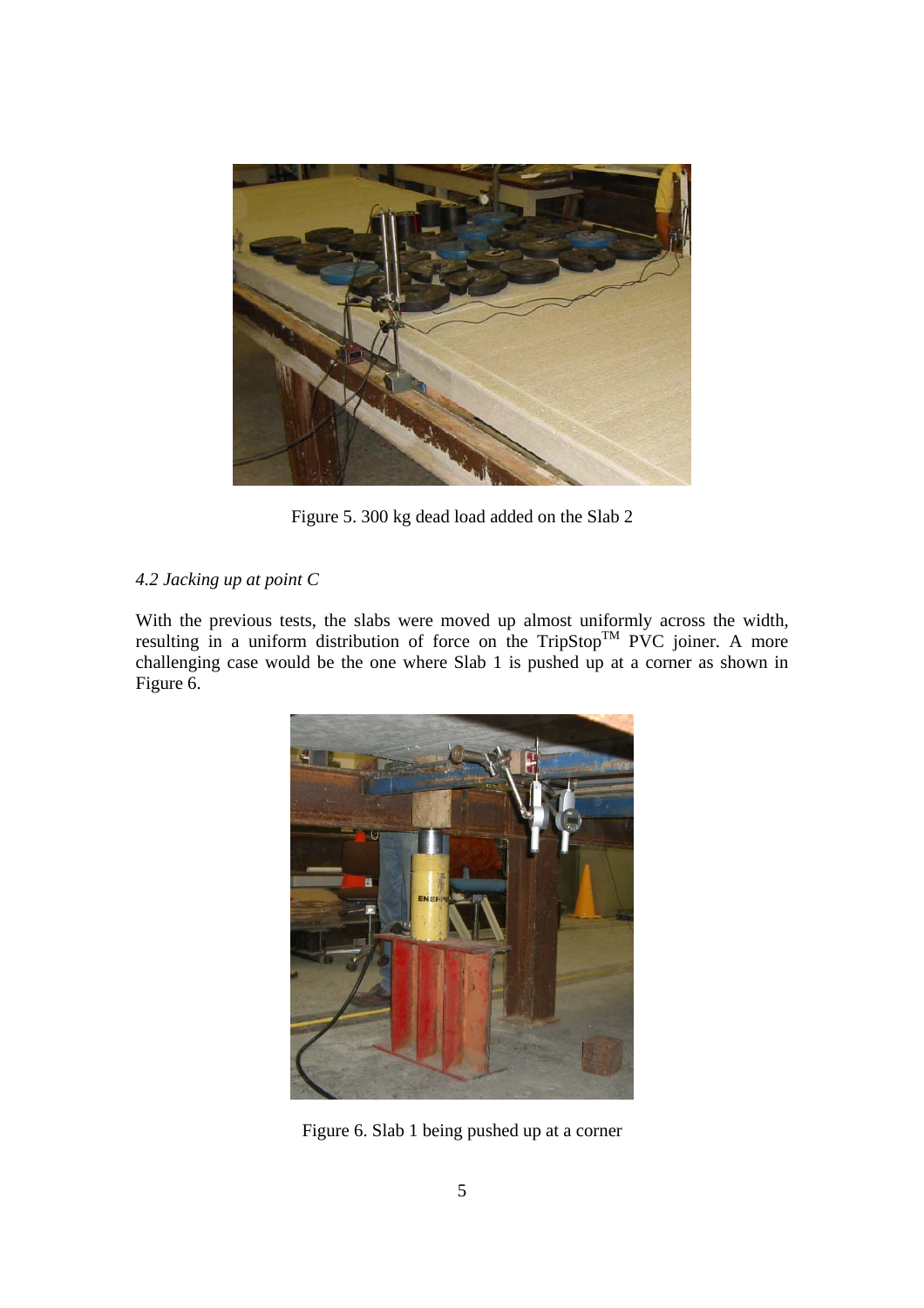In this test, Slab 1 was jacked up at point C as shown in Figure 7. No additional load was applied to any of the slabs during the first test. In the second test, Slab 1 was pushed up at point C and a 300kg concentrated load was applied to point D in slab 2. The results are shown in Table 2 and Figure 8.



Figure 7. Plan of testing frame – Jacking up at point C.

Table 2. Stepping displacement - Slab 1 was jacked up at point C with no additional and the 300kg of concentrated load was applied to point D in Slab 2.

|                                   |      |                  | Stepping displacement $G3 - G5$ |      | Stepping displacement $G4 - G6$ |                  |                  |                  |  |
|-----------------------------------|------|------------------|---------------------------------|------|---------------------------------|------------------|------------------|------------------|--|
| Lift<br>Dead Load                 |      | 10 <sub>mm</sub> | $30$ mm                         | 50mm |                                 | 10 <sub>mm</sub> | 30 <sub>mm</sub> | 50 <sub>mm</sub> |  |
| No additional load<br>on the slab | 0.00 | 1.19             | 1.90                            | 2.44 | 0.00                            | 0.31             | $-0.33$          | $-0.99$          |  |
| 300 kg point load<br>at Point D   | 0.00 | 1.62             | 2.39                            | 2.98 | 0.00                            | $-0.70$          | $-1.48$          | $-2.01$          |  |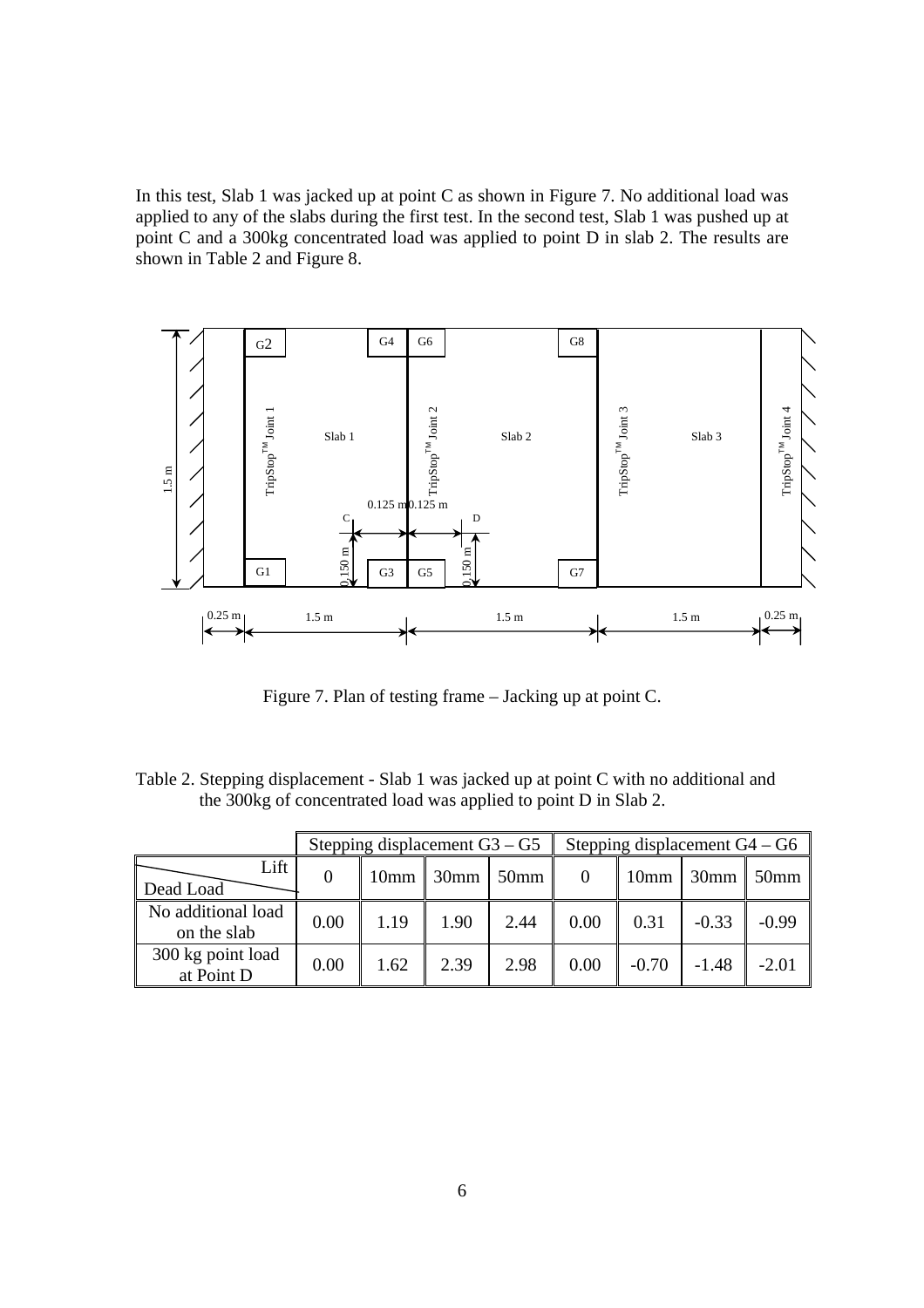

Figure 8. Stepping displacement - Slab 1 was jacked up at point C with no additional and the 300 kg of concentrated load was applied to point D in Slab 2.

It is seen that the stepping displacement with no additional load near G3 (where the jacking force was applied) was 2.44 mm. On the other side of the slab, the stepping displacement was - 0.99 mm. This indicates that the slabs were slightly tilted due to Slab 1 being pushed up at a corner.

The last test on Joint 2 was the most challenging one where a 300 kg concentrated load was applied. Figure 9 shows such a set-up. The hydraulic jack pushed up Slab 1 at point C and the 300 kg concentrated load was applied to point D in Slab 2 (refer to Figure 7). To assess the performance of  $TripStop^{TM}$ , the 'worst scenario' load case was where one slab was pushed up at a corner while a concentrated load was applied next to it on the adjoining slab. The maximum stepping displacement at G6 was 2.98 mm, while on the other side of the slab the stepping displacement was -2.01 mm.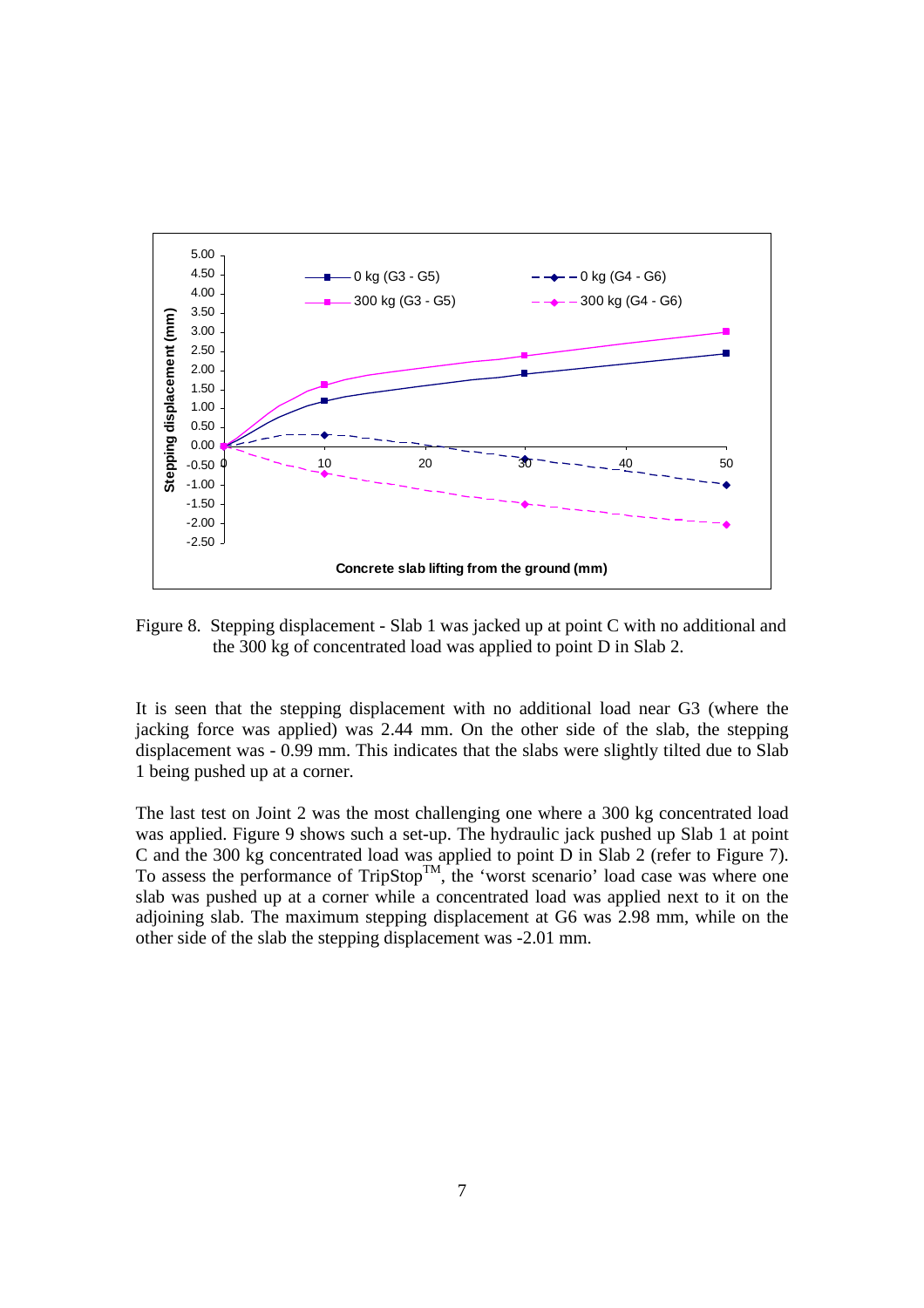

Figure 9. Slab 1 being jacked up at a corner with 300 kg concentrated load applied to adjoining slab

# *4.3 Creep displacement test*

To examine the effect of sustained loading over a period of time, a creep displacement test was carried out. The plan of the concrete testing frame is shown in Figure 10. In this test, Slab 2 was jacked up at line EF and a distributed load of 300 kg was added on top of Slab 3. Two additional dial gauges BG9 and BG10 were placed to the bottom of Slabs 2 and 3 respectively (refer to Figure 10).

The creep displacement results were recorded over a period of 6 weeks from 23 December 2005 to 2 February 2006 and the details are given in Appendix 1. Figure 11 shows the additional stepping displacement due to creep. The maximum creep displacement measured over the period of 6 weeks was 0.15 mm, which is negligible.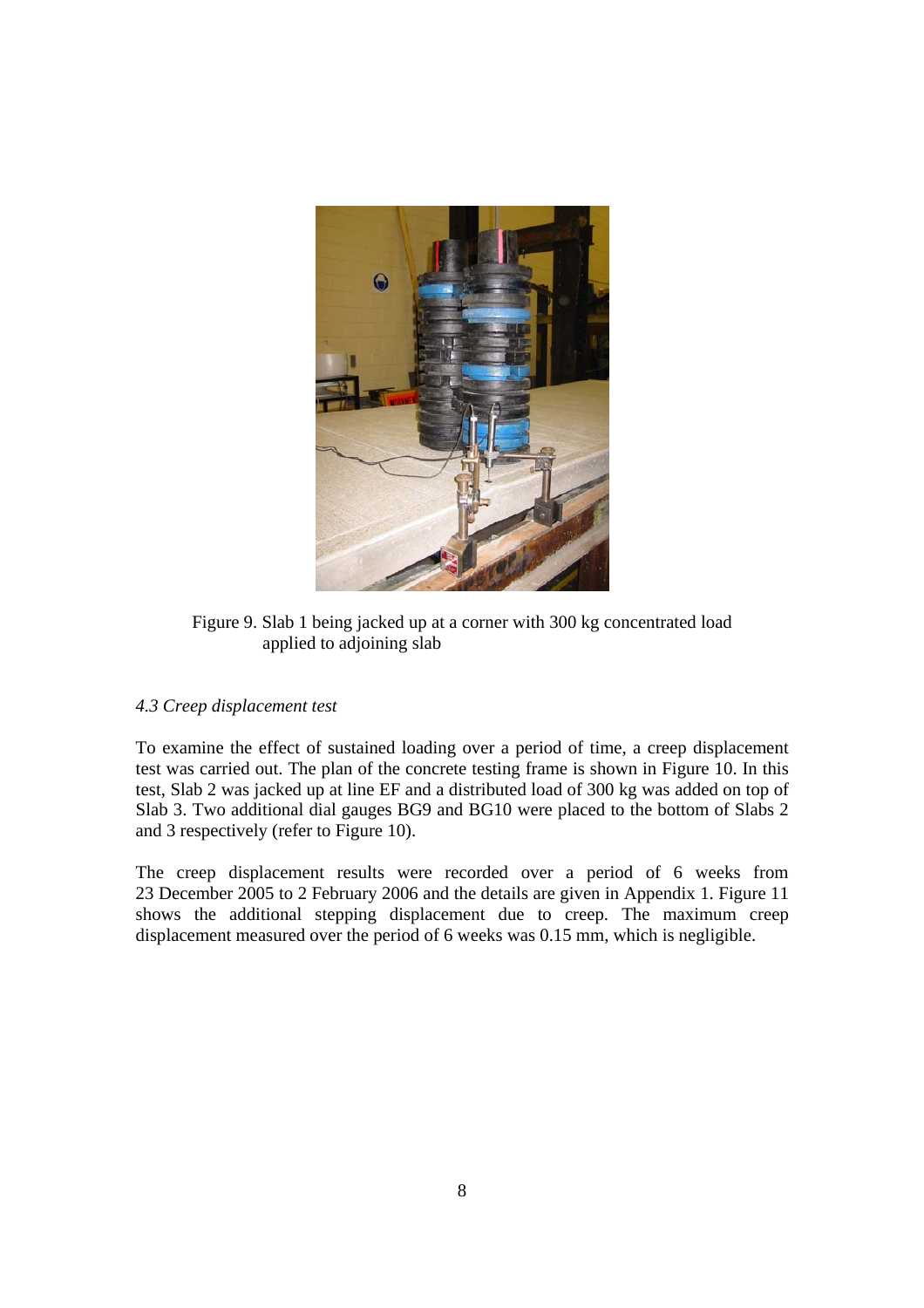

Figure 10. Plan of testing frame for the creep displacement test



Figure 11 Stepping displacement due to creep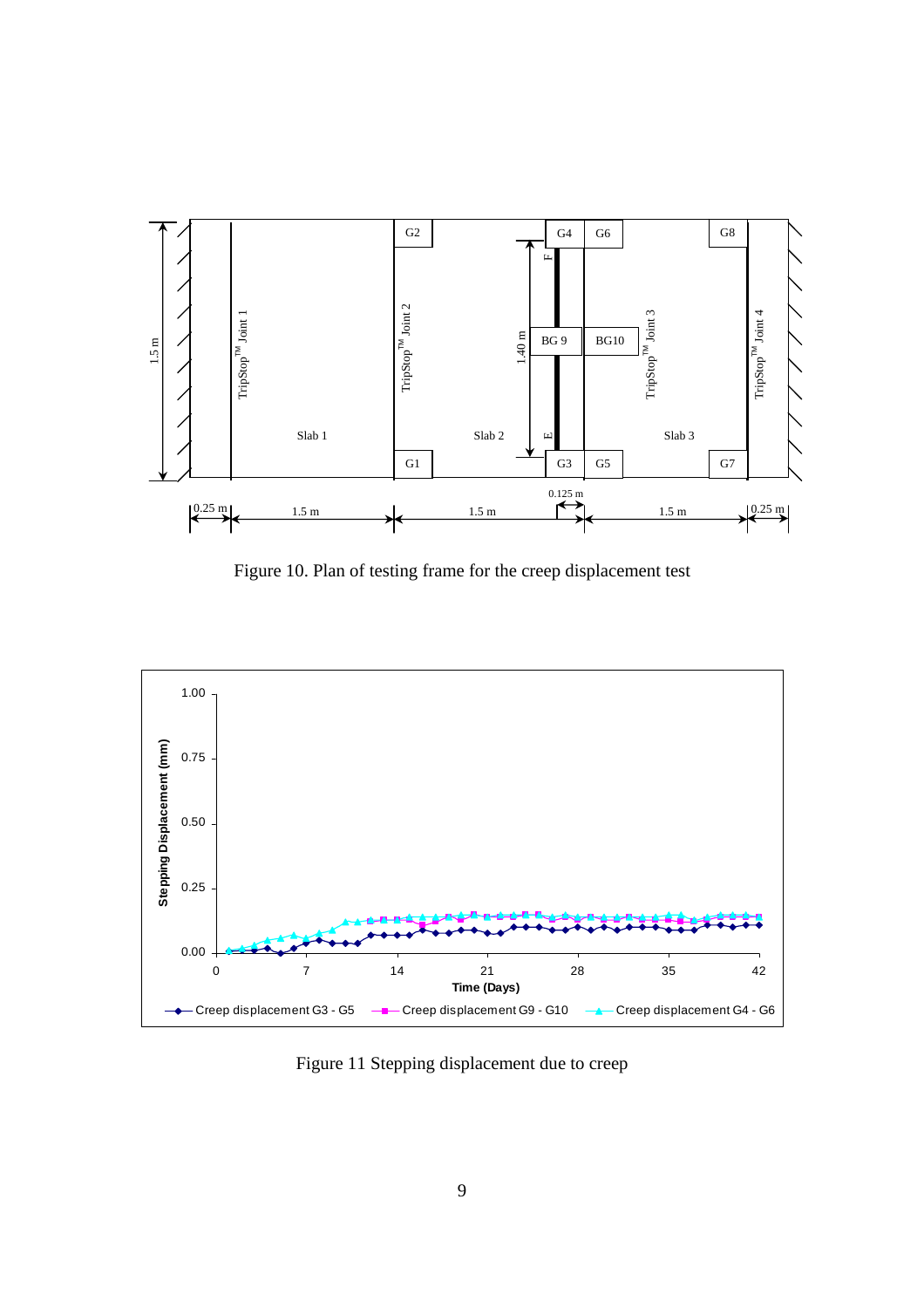## *4.4 Mirror test (Repeat test) – Jacking up at line EF*

This test was the same as jacking up at line AB except that the test was carried out on Joint 3. It was to confirm the results of tests on Joint 2. The plan of the concrete testing frame is shown in Figure 10. The results are shown in Table 3 and Figure 12. The stepping displacement varied from 0.50 mm to 2.55 mm when the additional load on Slab 3 increased from zero to 300 kg. The magnitude of the stepping displacement was similar to the result of the same test on Joint 2.

Table 3. Stepping displacement when jacking up at line EF

|                    |      | Stepping displacement $G3 - G5$ |      |                    | Stepping displacement $G4 - G6$ |                  |      |      |  |  |
|--------------------|------|---------------------------------|------|--------------------|---------------------------------|------------------|------|------|--|--|
| Lift<br>Load       |      |                                 |      | $10mm$ 30mm $50mm$ |                                 | $10mm$ 30mm 50mm |      |      |  |  |
| No additional load | 0.00 | 0.50                            | 0.95 | 1.72               | 0.00                            |                  | 1.95 | 2.27 |  |  |
| $300 \text{ kg}$   | 0.00 | 0.54                            | .08  | .89                | 0.00                            | 1.38             |      |      |  |  |



Figure 12. Stepping displacement when jacking up at line EF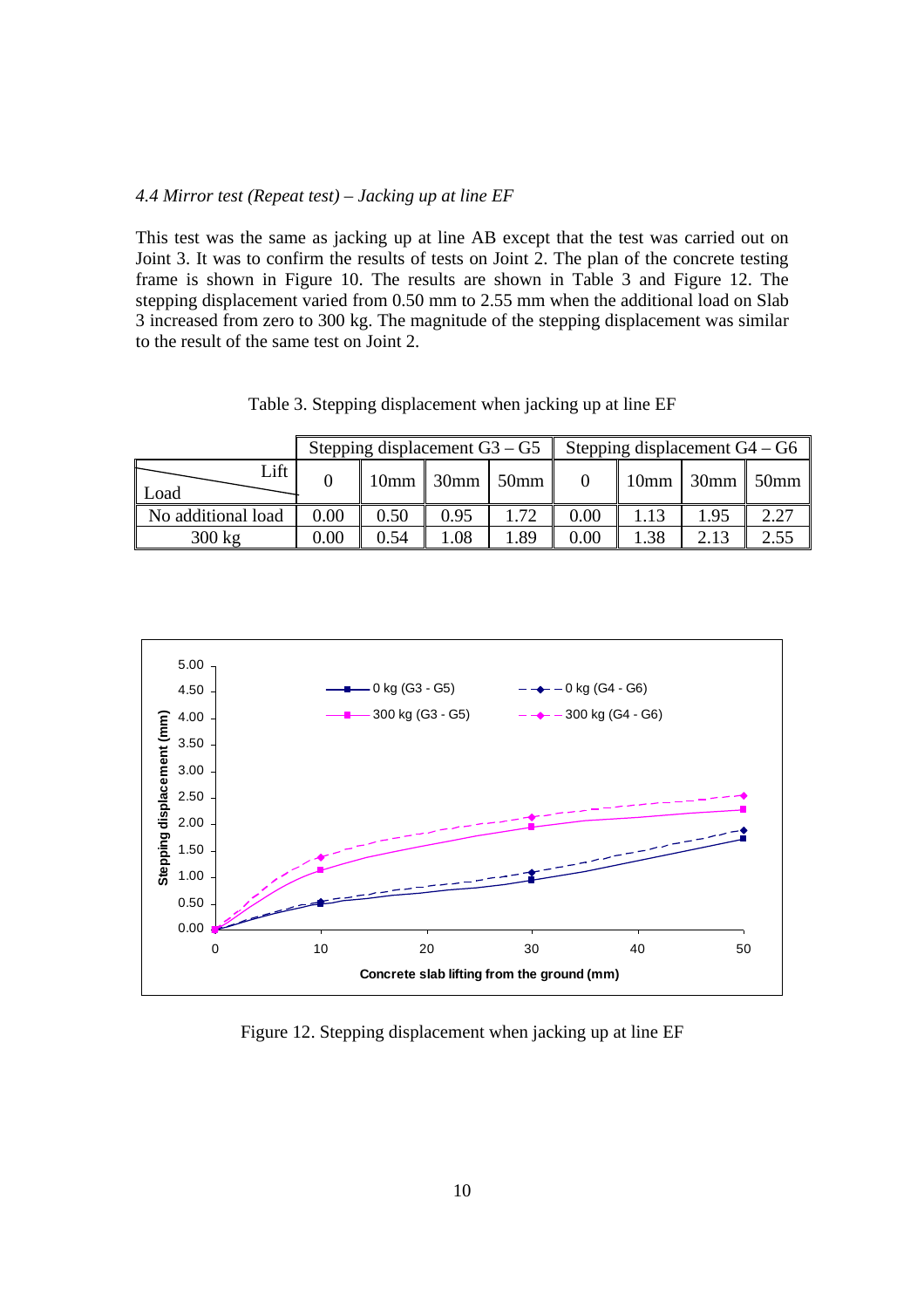## *4.5 Mirror test – Jacking up at point G*

In this test, Slab 2 was jacked up at point G shown in Figure 13. No additional load was applied to any of the slabs at the first test. In the second test a concentrated load of 300kg was applied to point H. The results are shown in Table 4 and Figure 14.

When there was no additional dead load on the slabs, the maximum stepping displacement was 2.32 mm which compared similar with the result of test on Joint 2 (2.44 mm). When a 300 kg concentrated load was applied to point H, the maximum stepping displacement was 2.81 mm which was the similar as the result of test on Joint 2  $(2.91$  mm).



Figure 13. Plan of testing frame – jacking up at point G

Table 4. Stepping displacement - Slab 1 was jacked up at point G with no additional and the 300kg of concentrated load was applied to point H in Slab 3.

|                                   |          | Stepping displacement $G3 - G5$ |             |         | Stepping displacement $G4 - G6$ |                  |                |                  |  |  |
|-----------------------------------|----------|---------------------------------|-------------|---------|---------------------------------|------------------|----------------|------------------|--|--|
| Lift<br>Dead Load                 | $\theta$ |                                 | $10mm$ 30mm | $50$ mm |                                 | 10 <sub>mm</sub> | $\sqrt{30}$ mm | 50 <sub>mm</sub> |  |  |
| No additional load<br>on the slab | 0.00     | 0.42                            | 0.15        | 0.02    | 0.00                            | 1.15             | 1.72           | 2.32             |  |  |
| 300 kg point load<br>at Point D   | 0.00     | $-0.02$                         | $-0.77$     | $-1.51$ | 0.00                            | 1.54             | 2.32           | 2.81             |  |  |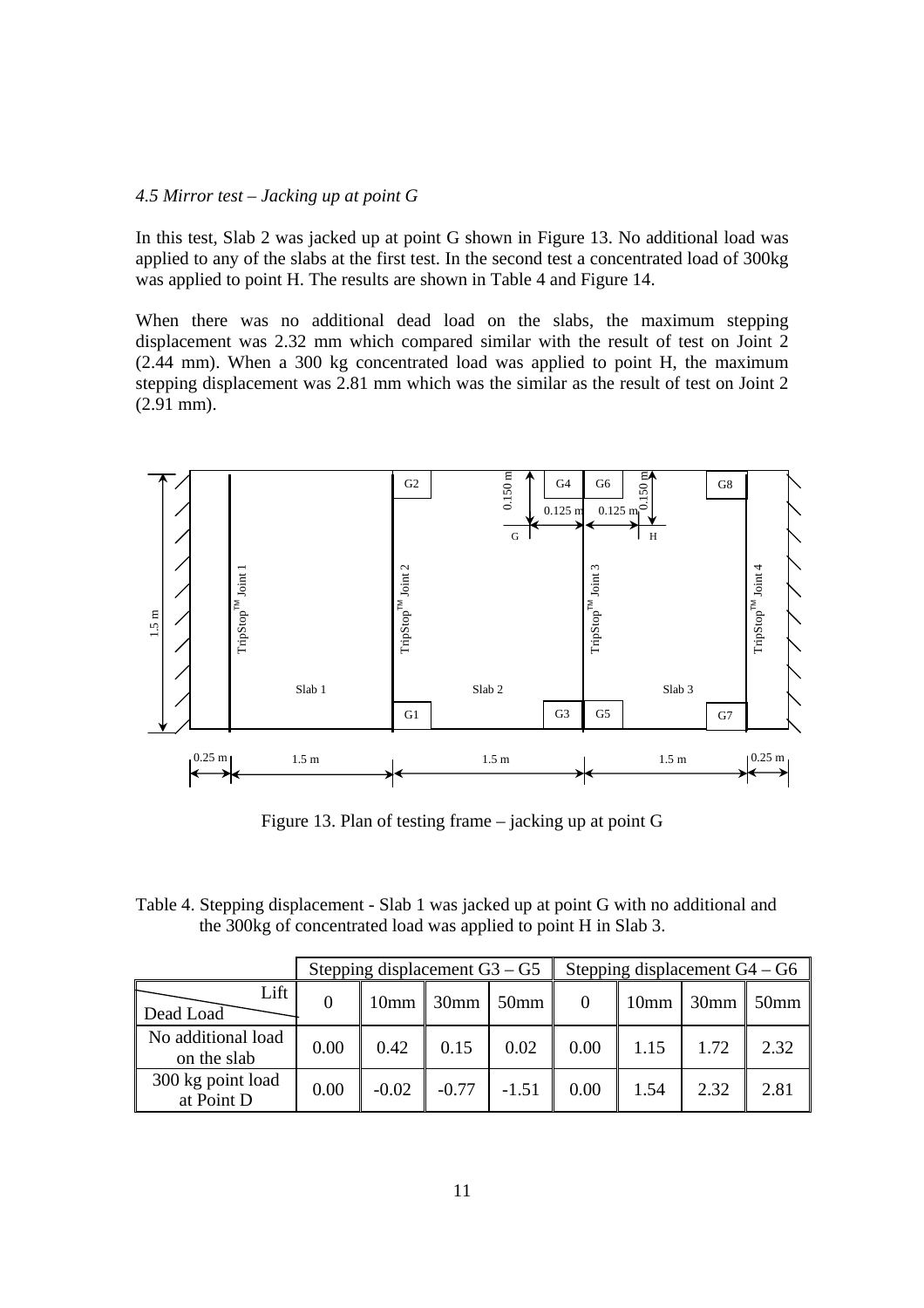

Figure 14.Stepping displacement - Slab 2 was jacked up at point C with no additional and the 300 kg of concentrated load was applied to point D in Slab 3.

## *4.6 Overloading test – Jacking up at line EF*

After all the tests were carried out, overloading test was conducted. The plan of concrete testing frame is shown in Figure 10. Slab 2 was jacked up at line EF and a massive 2,000 kg load was added on Slab 3 as shown in Figure 15. This was to confirm the PVC joiner had more than enough capacity to resist vertical shear force and control differential vertical movement, thus reducing the potential for serviceability problems and stepping displacement.

The stepping displacement results are presented in Table 5 and graphically shown in Figure 16. The maximum stepping displacement was 4.49 mm. There was no cracking of the concrete slabs and the PVC joiner remained completely undamaged.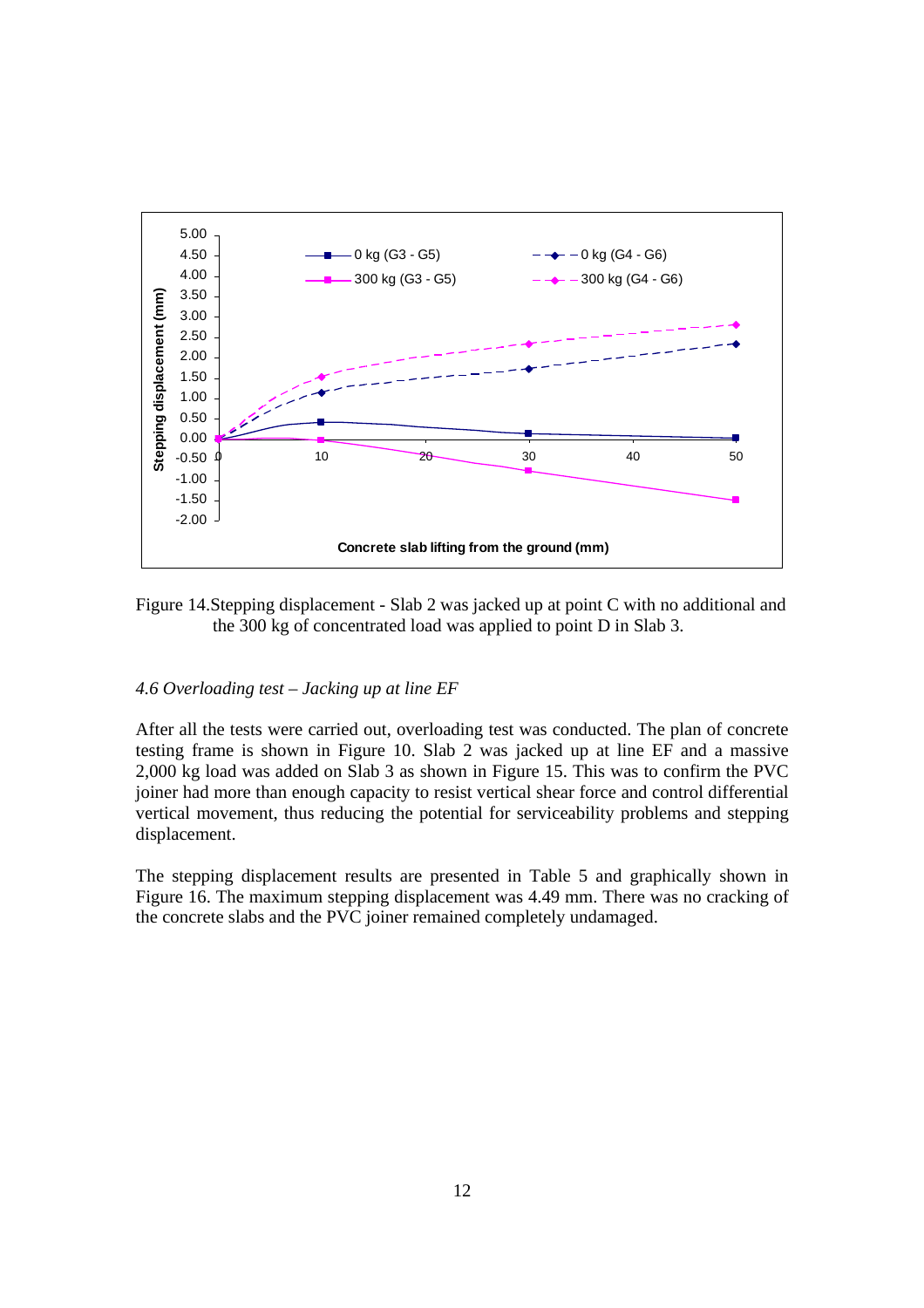

Figure 15. Slab 2 being jacked up at line EF with 2,000kg load added on Slab 3

| Table 5. Stepping displacement - Slab 2 was jacked up line EF |  |
|---------------------------------------------------------------|--|
| with 2,000kg load added on Slab 3.                            |  |

|                    |      | Stepping displacement $G3 - G5$ |                                  |      | Stepping displacement $G4 - G6$ |  |                  |      |  |  |
|--------------------|------|---------------------------------|----------------------------------|------|---------------------------------|--|------------------|------|--|--|
| Lift<br>Load       |      |                                 | $10 \text{mm}$ 25mm $\vert$ 50mm |      |                                 |  | $10mm$ 25mm 50mm |      |  |  |
| $2,000 \text{ kg}$ | 0.00 | .86                             | 3.60                             | 4.19 | $0.00\,$                        |  |                  | 4.49 |  |  |



Figure 16. Stepping displacement - Slab 2 was jacked up line EF with 2,000kg load added on Slab 3.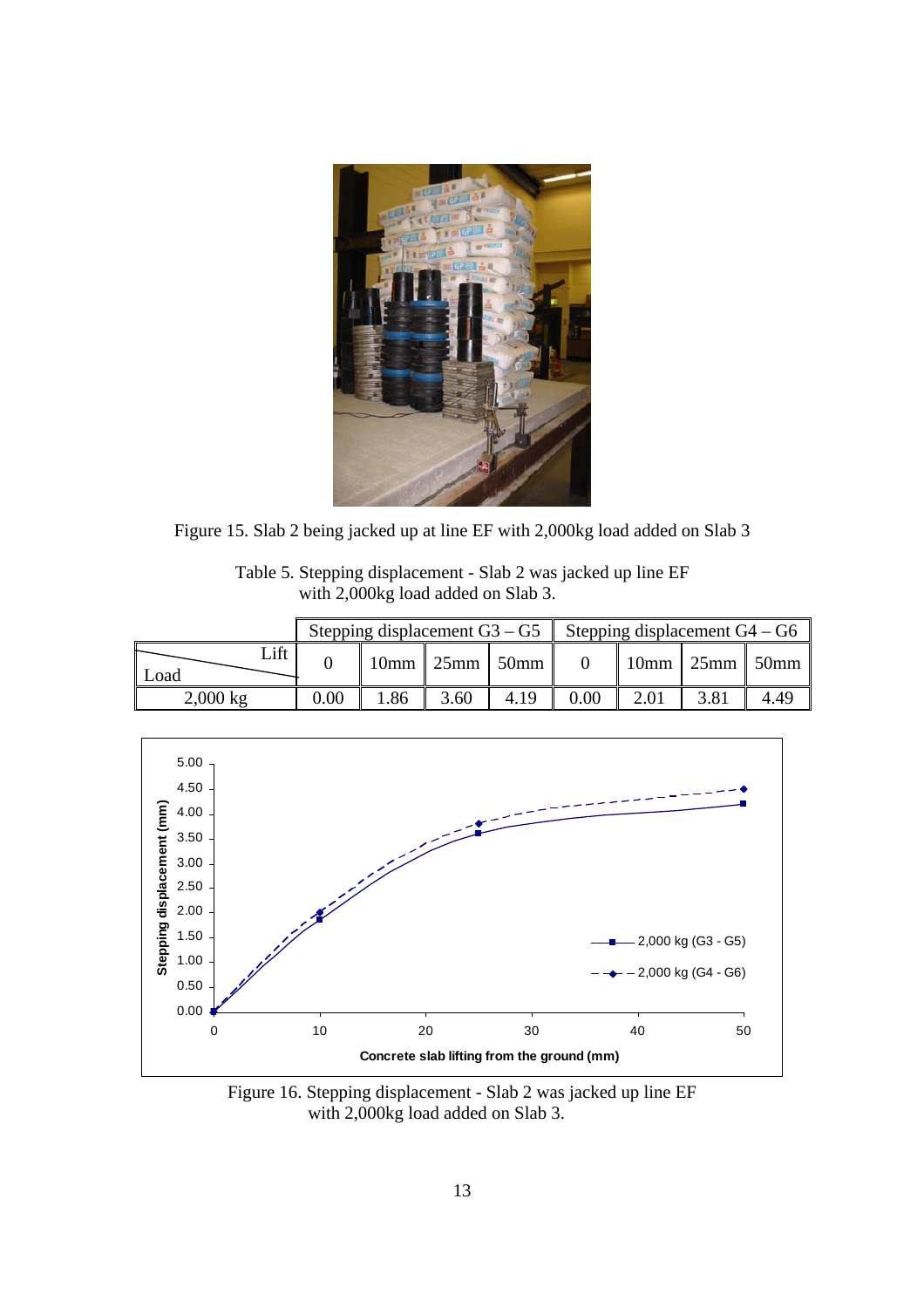## **5. Conclusions**

A comprehensive series of tests was conducted on the TripStop® PVC joiners under various loading conditions according to AS3727. The worst scenario load case of one slab being jacked up at a corner while a concentrated load being applied next to it on the adjoining slab produced a stepping displacement of 2.98 mm. Even with the massive overloading of 2,000 kg, the stepping displacement was only 4.49 mm.

The maximum creep displacement measured over the period of 6 weeks was 0.15 mm, which is negligible.

The test results clearly demonstrate that the current TripStop<sup>®</sup> PVC joiners satisfy the performance criterion of 5 mm maximum allowable stepping displacement as specified in AS 3727.

## **6. References**

- [1] Standards Australia, *Australian Standard AS3727: Guide to Residential Pavements*, 1993.
- [2] Voice of Safety International (VOSI), *Standard for Slid & Trip Resistant Sidewalks and Swimming Pool Decks*, 2002 – see website http://www.voicesofsafety.com/t1-sf-v41-23e.htm [accessed on 7/12/05]

## **7. Certification**

The tests have been conducted in the Heavy Structures Laboratory of RMIT University by the following qualified Civil Engineers:

**Professor Mike Xie** *BEng, PhD, Fellow of Institution of Engineers Australia.*

**Associate Professor Sujeeva Setunge** *BEng, PhD, Senior Member of Institution of Engineers Australia.*

**Mr Yew-Chin Koay** *BEng, MEngSc.*

*Signed on behalf of the above RMIT University team:*

Con

Professor Mike Xie Discipline Head, Civil Engineering RMIT University

*Date : 22/03/2006*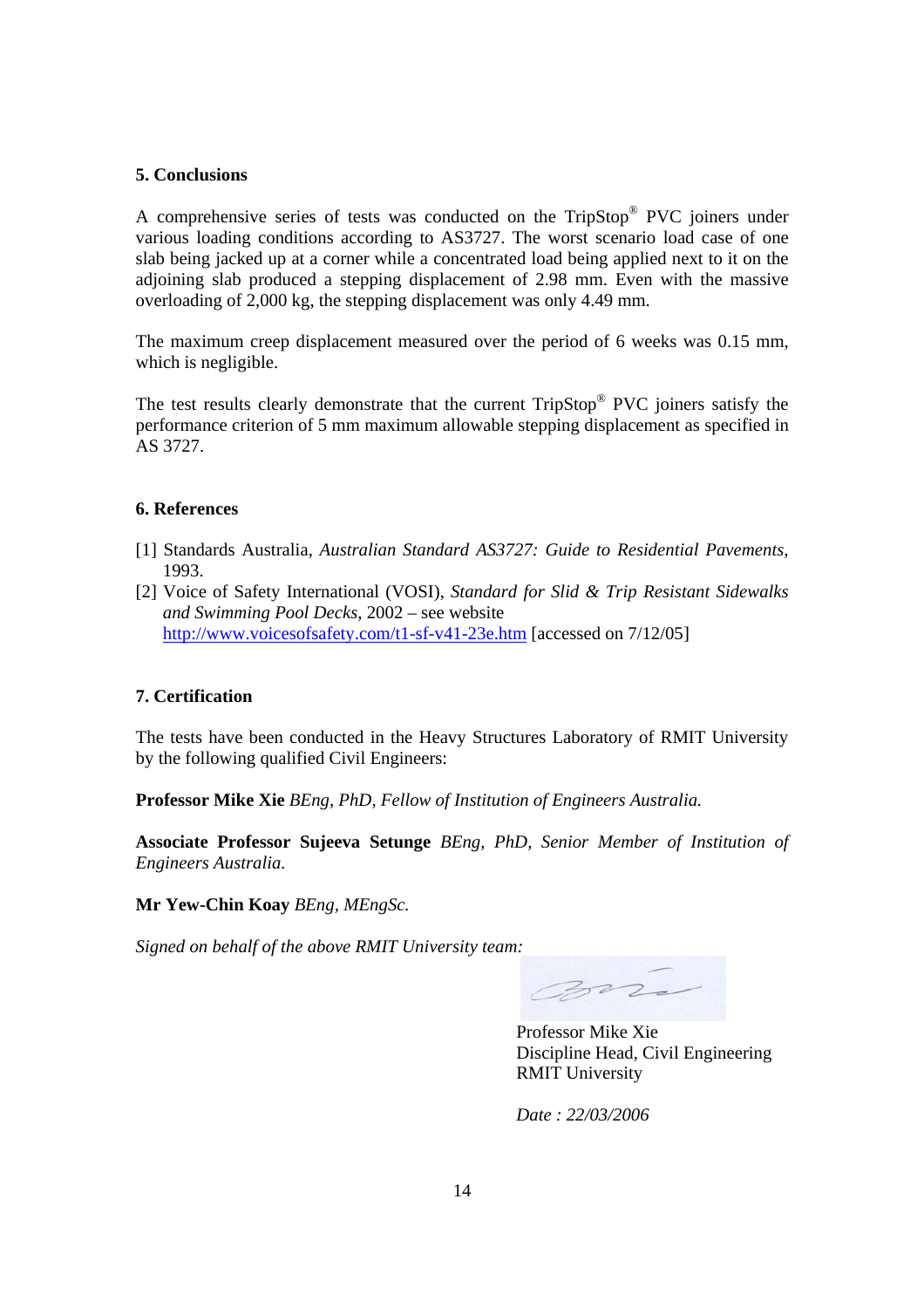| <b>Appendix 1</b> | Results of the creep test |
|-------------------|---------------------------|
|-------------------|---------------------------|

|          | Stepping Displacement (mm) - G3 to G6 based on LVDTs and G1, G2, G7, G8, BG9 and BG10 based on Gauges |                |                |                |      |                |                |      |      |      |             |       |             |       |
|----------|-------------------------------------------------------------------------------------------------------|----------------|----------------|----------------|------|----------------|----------------|------|------|------|-------------|-------|-------------|-------|
|          |                                                                                                       |                |                |                |      |                |                |      |      |      |             |       | <b>BG9-</b> |       |
| Date     | Day (s)                                                                                               | G <sub>1</sub> | G <sub>2</sub> | G <sub>3</sub> | G4   | G <sub>5</sub> | G <sub>6</sub> | G7   | G8   | BG9  | <b>BG10</b> | G3-G5 | <b>BG10</b> | G4-G6 |
| 22/12/05 | 0                                                                                                     | 0.00           | 0.00           | 0.00           | 0.00 | 0.00           | 0.00           | 0.00 | 0.00 | 0.00 | 0.00        | 0.00  |             | 0.00  |
| 23/12/05 | 1                                                                                                     |                |                | 0.24           | 0.23 | 0.13           | 0.12           |      |      |      |             | 0.01  |             | 0.01  |
| 24/12/05 | $\overline{2}$                                                                                        |                |                | 0.31           | 0.30 | 0.15           | 0.13           |      |      |      |             | 0.01  |             | 0.02  |
| 25/12/05 | 3                                                                                                     |                |                | 0.34           | 0.33 | 0.15           | 0.12           |      |      |      |             | 0.01  |             | 0.03  |
| 26/12/05 | 4                                                                                                     |                |                | 0.33           | 0.31 | 0.16           | 0.11           |      |      |      |             | 0.02  |             | 0.05  |
| 27/12/05 | 5                                                                                                     |                |                | 0.40           | 0.40 | 0.22           | 0.16           |      |      |      |             | 0.00  |             | 0.06  |
| 28/12/05 | 6                                                                                                     |                |                | 0.44           | 0.42 | 0.22           | 0.15           |      |      |      |             | 0.02  |             | 0.07  |
| 29/12/05 | 7 $(1st Wk)$                                                                                          |                |                | 0.49           | 0.45 | 0.21           | 0.15           |      |      |      |             | 0.04  |             | 0.06  |
| 30/12/05 | 8                                                                                                     |                |                | 0.48           | 0.43 | 0.22           | 0.14           |      |      |      |             | 0.05  |             | 0.08  |
| 31/12/05 | 9                                                                                                     |                |                | 0.55           | 0.51 | 0.25           | 0.16           |      |      |      |             | 0.04  |             | 0.09  |
| 01/01/06 | 10                                                                                                    |                |                | 0.54           | 0.50 | 0.25           | 0.13           |      |      |      |             | 0.04  |             | 0.12  |
| 02/01/06 | 11                                                                                                    |                |                | 0.52           | 0.48 | 0.24           | 0.12           |      |      |      |             | 0.04  |             | 0.12  |
| 03/01/06 | 12                                                                                                    | 0.15           | 0.20           | 0.56           | 0.49 | 0.25           | 0.12           | 0.14 | 0.08 | 0.41 | 0.29        | 0.07  | 0.12        | 0.13  |
| 04/01/06 | 13                                                                                                    | 0.16           | 0.21           | 0.56           | 0.49 | 0.25           | 0.12           | 0.14 | 0.08 | 0.40 | 0.27        | 0.07  | 0.13        | 0.13  |
|          | 14                                                                                                    |                |                |                |      |                |                |      |      |      |             |       |             |       |
| 05/01/06 | (2 <sup>nd</sup> Wk)                                                                                  | 0.14           | 0.21           | 0.55           | 0.48 | 0.24           | 0.11           | 0.12 | 0.09 | 0.38 | 0.25        | 0.07  | 0.13        | 0.13  |
| 06/01/06 | 15                                                                                                    | 0.16           | 0.20           | 0.53           | 0.46 | 0.24           | 0.10           | 0.12 | 0.10 | 0.36 | 0.23        | 0.07  | 0.13        | 0.14  |
| 07/01/06 | 16                                                                                                    | 0.18           | 0.19           | 0.54           | 0.45 | 0.23           | 0.09           | 0.12 | 0.11 | 0.34 | 0.23        | 0.09  | 0.11        | 0.14  |
| 08/01/06 | 17                                                                                                    | 0.19           | 0.18           | 0.53           | 0.45 | 0.24           | 0.10           | 0.12 | 0.12 | 0.34 | 0.22        | 0.08  | 0.12        | 0.14  |
| 09/01/06 | 18                                                                                                    | 0.19           | 0.18           | 0.52           | 0.44 | 0.22           | 0.08           | 0.12 | 0.12 | 0.34 | 0.20        | 0.08  | 0.14        | 0.14  |
| 10/01/06 | 19                                                                                                    | 0.18           | 0.18           | 0.46           | 0.37 | 0.24           | 0.09           | 0.12 | 0.13 | 0.33 | 0.20        | 0.09  | 0.13        | 0.15  |
| 11/01/06 | 20                                                                                                    | 0.17           | 0.18           | 0.47           | 0.38 | 0.25           | 0.10           | 0.13 | 0.14 | 0.32 | 0.17        | 0.09  | 0.15        | 0.15  |
| 12/01/06 | 21 (3 <sup>rd</sup> Wk)                                                                               | 0.17           | 0.17           | 0.48           | 0.40 | 0.26           | 0.12           | 0.13 | 0.14 | 0.32 | 0.18        | 0.08  | 0.14        | 0.14  |
| 13/01/06 | 22                                                                                                    | 0.17           | 0.16           | 0.50           | 0.42 | 0.28           | 0.13           | 0.13 | 0.14 | 0.33 | 0.19        | 0.08  | 0.14        | 0.15  |
| 14/01/06 | 23                                                                                                    | 0.16           | 0.15           | 0.50           | 0.40 | 0.28           | 0.13           | 0.13 | 0.15 | 0.33 | 0.19        | 0.10  | 0.14        | 0.15  |
| 15/01/06 | 24                                                                                                    | 0.16           | 0.15           | 0.50           | 0.40 | 0.28           | 0.13           | 0.13 | 0.15 | 0.34 | 0.19        | 0.10  | 0.15        | 0.15  |
| 16/01/06 | 25                                                                                                    | 0.15           | 0.14           | 0.50           | 0.40 | 0.28           | 0.13           | 0.13 | 0.16 | 0.34 | 0.19        | 0.10  | 0.15        | 0.15  |